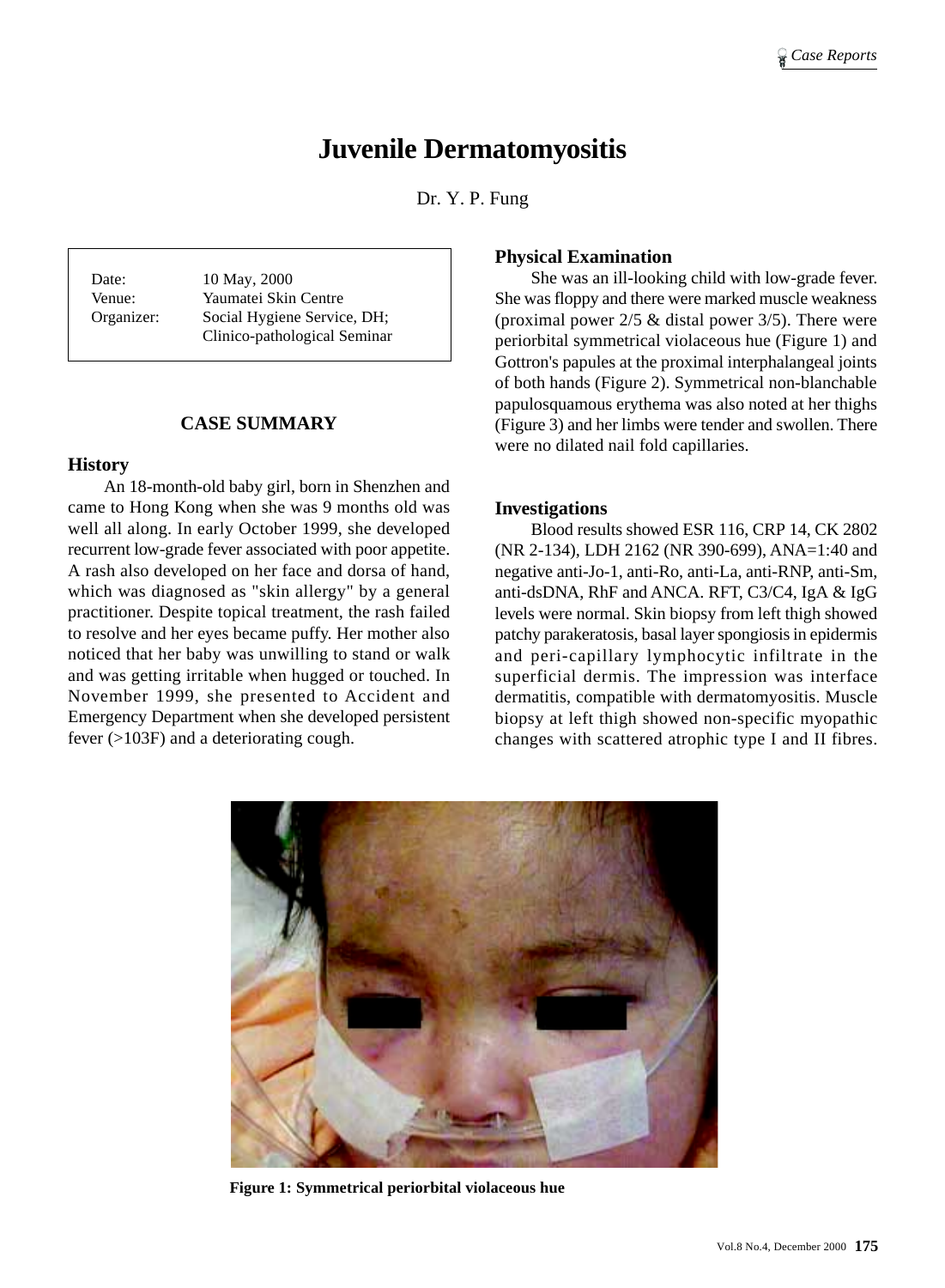

**Figure 2: Gottron's papules at proximal interphalangeal joints**



**Figure 3: Symmetrical non-blanchable papulosquamous erythema at thigh**

Electromyography was canceled due to clinical deterioration. Echocardiography and Tropinin I assay were normal.

## **Differential diagnosis**

These include juvenile dermatomyositis, post-viral myositis (usually presents with exanthem and transient muscle weakness only), primary myopathies (usually do not have characteristic rash) and inflammatory myositis with other connective tissue diseases.

# **Diagnosis**

The clinical and laboratory findings satisfied 2 out of 4 of the criteria for diagnosis of dermatomyositis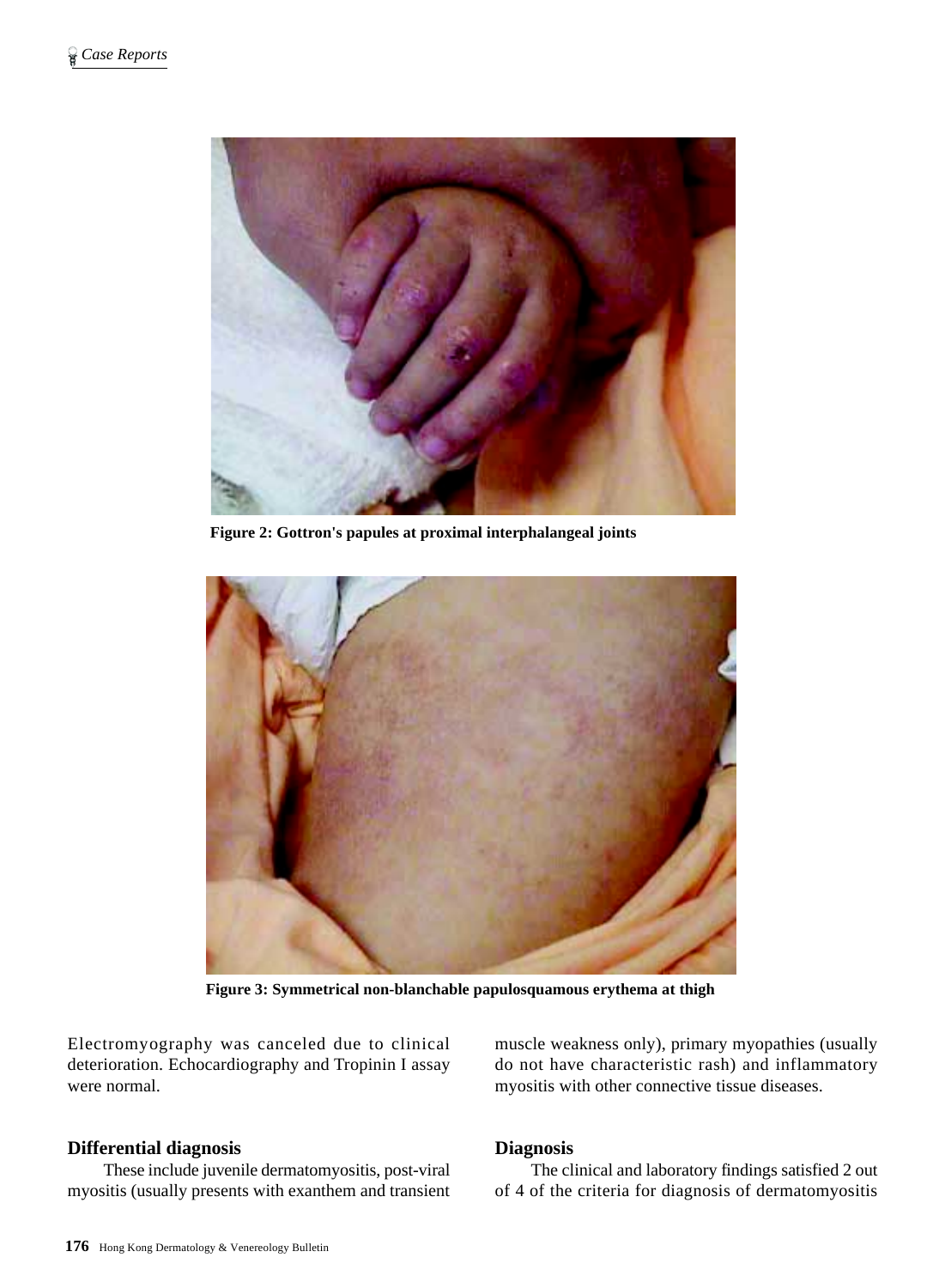(Table  $1$ ).<sup>1</sup> The diagnosis of probable juvenile dermatomyositis was made.

#### **Treatment and course**

Prednisolone 2 mg/kg/day was started leading to prompt improvement of muscle power and fall in muscle enzymes. This was complicated by cytomegalovirus and parainfluenza virus type I pneumonitis. Subsequently, fulminant pseudomonas pneumonia and acute respiratory distress syndrome (ARDS) developed. Ventilation was required in mid-December, 1999. In view of fulminant chest infection complicating dermatomyositis, six courses of intravenous immunoglobulin were given weekly from late December till February. In March 2000, her power improved to 4/5 proximally and CK & LDH were normal. Prednisolone was reduced to 0.5 mg/kg/day alternate days. Skin rash resolved with pigmentation. However, attempts to wean off mechanical ventilation failed. There were significant lung parenchyma damage from fulminant chest infection and ARDS, and a tracheostomy was required. Despite multiple broadspectrum systemic antibiotics, the patient succumbed in April 2000 from severe pneumonia.

## **REVIEW ON JUVENILE DERMATOMYOSITIS**

#### **Definition and epidemiology**

Juvenile Dermatomyositis (JDM) is a rare inflammatory myopathy with characteristic skin manifestations and muscular weakness. It is the commonest idiopathic inflammatory myopathies of childhood.2 The incidence has been reported to be 3.2 per million populations with disease onset usually occurring between 5 and 14 years of age. Although the sexes are affected equally in the first decade of life, there is a female predominance thereafter.<sup>3</sup> It is exceptional for JDM to occur in infancy as in this patient.

## **Aetiology**

The microvasculature appears to be the primary site of pathology in JDM. The aetiology of this small vessel injury is poorly understood, but possible causes include immune complex deposition, activation of terminal complement components, cytotoxic factors

released from mononuclear cells, organ specific autoantibodies and infectious agents, especially enteroviruses.3 Myositis specific antibodies (MSA), seen in 1/3 cases, targets cytoplasmic proteins and RNA in protein synthesis.<sup>4</sup> Its level precedes myositis and correlates with disease activity. Anti-Mi-2, one of MSA, is highly specific for dermatomyositis. Genetics may also contribute to development of JDM. Patients are found to have a strong association with HLA antigens B8/DR3.2

## **Clinical presentation**3,4

While adult dermatomyositis and JDM share most of the diagnostic skin features, JDM is associated with high incidence of calcinosis cutis, but not with underlying malignancy. It also has more features of vasculopathy.

The skin rash is usually of insidious onset and may precede myositis up to a year or more. However myositis occasionally precede skin rash by months instead; or alternatively the patient first presents with malaise and low-grade fever. Symmetrical proximal muscle weakness may present as fatigability with daily activities and at late stage may demonstrate Gower's sign. Muscle tenderness with or without anorexia may occur. Ten percent of cases also have dysphagia, dysphonia and dysponea suggesting oesophageal, palatal or pulmonary involvements.

Seventy percent of children develop the diagnostic rash with heliotropic periorbital macular erythema with or without oedema, Gottron's papules or patches, periungal erythema, confluent violaceous macular erythema at extensors of elbows, knees, upper trunk and atrophy. Some may have fibrosis and hypo- or

## **Table 1. Bohan and Peter Criteria for Diagnosis of Dermatomyositis (DM)**<sup>1</sup>

Must have characteristic rash and:

- 1) Proximal symmetric muscle weakness
- 2) Muscle biopsy evidence of an inflammatory myopathy
- 3) Elevation of serum muscle enzymes
- 4) Electromyographic features of a myopathy

| Definite DM: | fulfill 3 out of 4 criteria |
|--------------|-----------------------------|
| Probable DM: | fulfill 2 out of 4 criteria |
| Possible DM: | fulfill 1 out of 4 criteria |